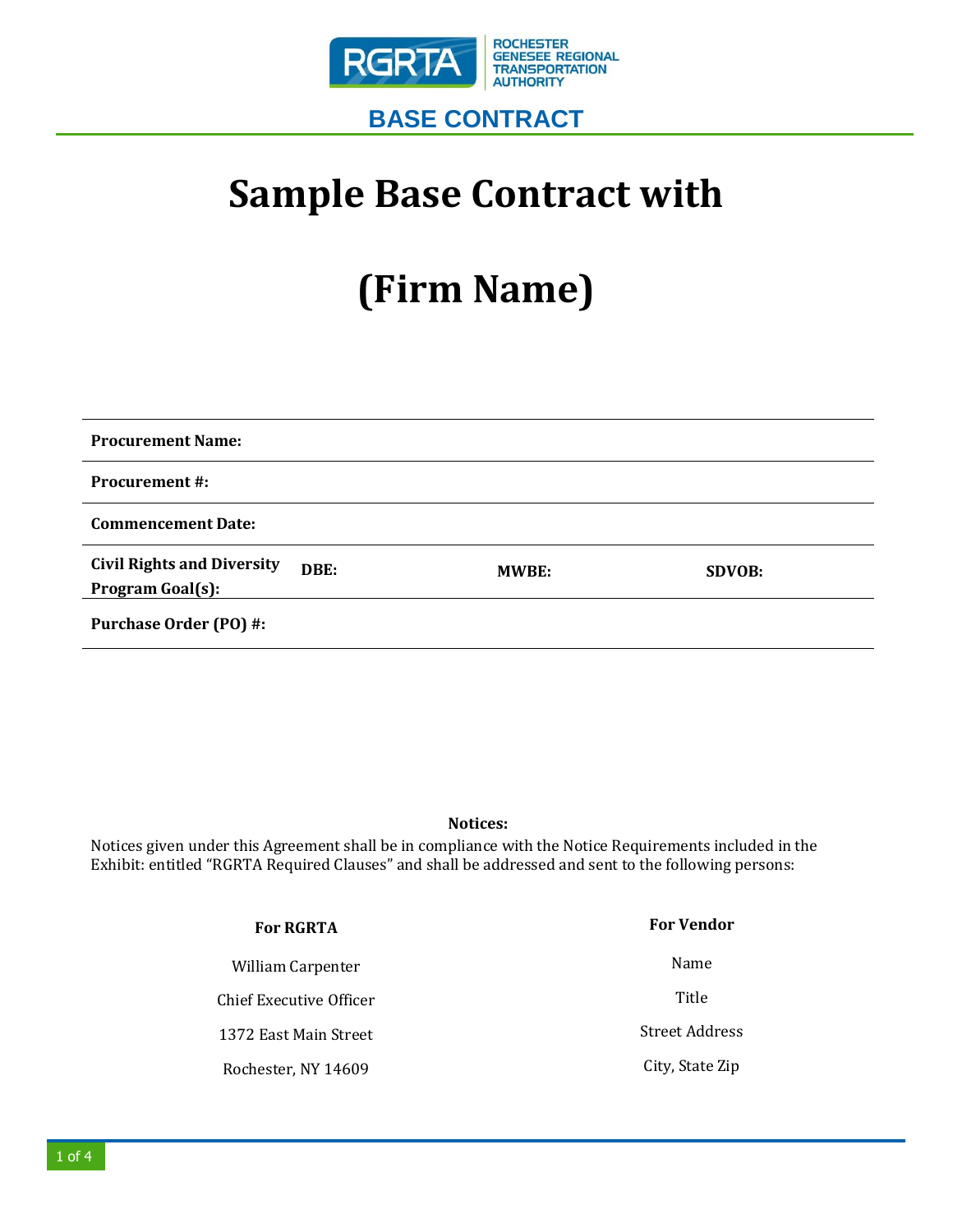

### **BASE CONTRACT**

This Contract is made by and between the Rochester Genesee Regional Transportation Authority (hereby referred to as "RGRTA"), a New York public benefit corporation located at 1372 East Main Street, Rochester, New York 14609 and FIRM NAME (hereby referred to as "Vendor") located at ADDRESS.

The entire and integrated Contract consists of this Base Contract document and all pertinent exhibits identified below in order of precedence, which are incorporated by reference whether or not they are physically attached. RGRTA and Vendor agree to maintain their own copies of these exhibits. This Contract supersedes any prior negotiations, agreements, and conditions whether written or oral.

Vendor agrees to provide goods and/or services (hereby referred to as "Deliverables") defined in the Exhibit entitled Solicitation to RGRTA under the requirements of this Contract. Notwithstanding the fact that either party may sign after the Commencement Date, this Contract is effective on this \_\_\_\_\_\_\_ date of \_\_\_\_\_\_\_\_\_\_\_\_\_\_\_\_\_\_ in the year \_\_\_\_\_\_\_\_\_\_\_\_\_\_\_ (Commencement Date).

In consideration of the premises, provisions, terms, mutual covenants, requirements, and agreements contained in this Contract, the receipt and sufficiency of which are acknowledged by this Contract, the RGRTA and Vendor, intending to be legally bound, agree as follows:

#### **1. Contract Document Order of Precedence**

- A. The following documents constitute this Contract and shall control in order of precedence below in the event of a conflict among provisions:
	- a. Base Contract
	- b. Exhibit: RGRTA Solicitation including attachments
	- c. Exhibit: Prices
	- d. Exhibit: Vendor's Response to Solicitation
	- e. Exhibit: Participation by Minority and Women-Owned Business Enterprises: Requirements and Procedures for Contracts (referred to as MWBE Clauses for Contracts)

#### **2. Compensation**

A. The amounts to be paid for the Deliverables are delineated in the Exhibit entitled "Pricing". The prices shall be the total cost and include all costs associated with delivery, unanticipated and anticipated, to RGRTA. Vendor shall bill no more and RGRTA shall pay no more than the prices listed in this Contract. The prices shall include all applicable taxes and shall not include any New York State sales or usage taxes on the delivery or distribution of Deliverables. Vendor agrees that all Deliverables provided under this Contract shall be provided for the prices, and Vendor shall not be entitled to any other payment.

#### **3. Price**

A. The prices will be fixed for the initial term of this Contract. Any adjustment to Prices shall be requested by Vendor, approved by RGRTA, and shall be tied to the escalation clause, if any, indicated in the Exhibit entitled Solicitation.

**RGRTA VENDOR**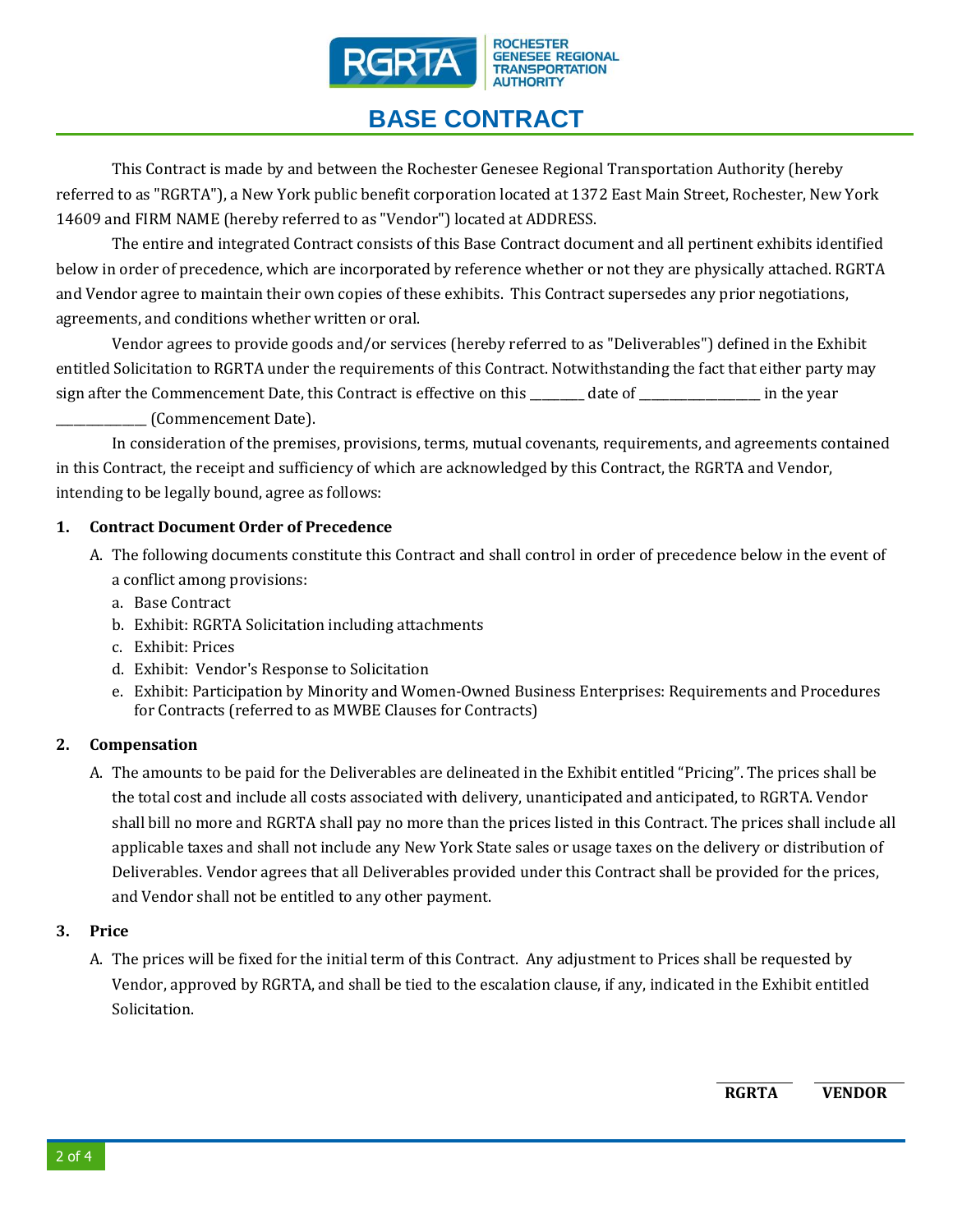

## **BASE CONTRACT**

#### **4. Term**

- A. The term of this Contract shall commence on Commencement Date and continue:
	- a. for \*\*  $(**)$  year(s) thereafter, with RGRTA having the sole option to implement \*.\*  $(**)$  additional \*.\*  $(**)$ year terms under this Contract unless terminated earlier pursuant to the terms of this Contract.
	- b. through completion of the Deliverables and any subsequent actions required to close the project and fulfill any requirements set forth by the RGRTA unless terminated earlier pursuant to the terms of this Contract.
- B. RGRTA may assign work to Vendor at any time during the term of the contract. Vendor shall be obligated to complete such assignments, even after the contract term passes, pursuant to the last agreed Price(s) in this Contract, unless Vendor is relieved from further performance by RGRTA or a controlling authority of competent jurisdiction.

#### **5. Civil Rights and Diversity Program Requirements**

- A. Vendor's obligation(s) under this Contract, if any, are included in Exhibit: RGRTA Solicitation and the goal is identified on the coversheet of the Base Contract.
- B. Vendor's commitment to meet the obligation(s), if any, is identified in the Approved Utilization Plan(s) or Approved Request for Waiver. Any change to the Utilization Plan(s) or Approved Request for Waiver shall be submitted as a new Contractor Utilization Form, which shall be signed by Vendor and accepted by RGRTA.